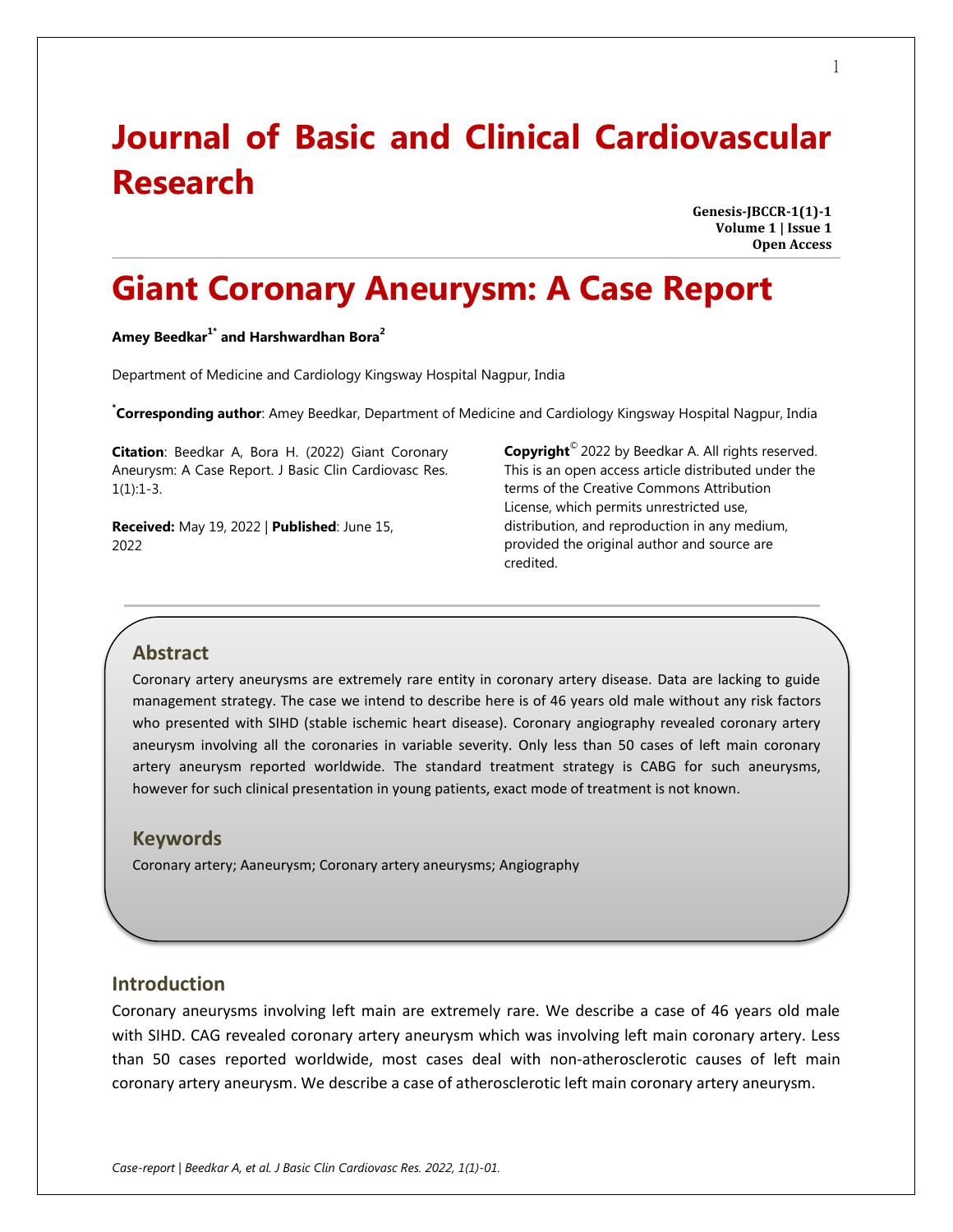#### **Learning objective**

Coronary artery aneurysms is imperfectly understood and needs more evidence based scientific approach to guide their management. The cases are extremely rare, and therefore complete scientific data cannot come from single centre. Hence, reporting of even isolated case in is important and will help medical field.

#### **Case Report**

We describe a case of46 year old male, who presented as SIHD in our quaternary care centre in OPD at Kingsway hospital. His resting electrocardiogram and 2 D echocardiography with Doppler study was within normal limits. Rest of the workup revealed normal complete blood counts, HbA1c, lipid profile, renal and liver function tests. Patient was posted for invasive coronary angiography in view typical angina. Coronary angiography revealed giant left main coronary artery aneurysm with diffuse ectasias in all the coronary arteries. Patient was asked to undergo coronary artery bypass grafting, however, Patient and their relatives refused for surgery. At present he is on medical management with close observation. Currently, patient is doing well and is symptom free till now (Figure 1).



Panel A Panel B



Panel C

**Figure 1:** Figure shows giant aneurysm of left main coronary artery in panels A, B and C in different projections.

## **Discussion**

Coronary artery aneurysm occurs in 1.5–4.9% more common in males than females and a involves the right coronary artery frequently, however left main coronary artery rarely involved [1]. Atherosclerosis